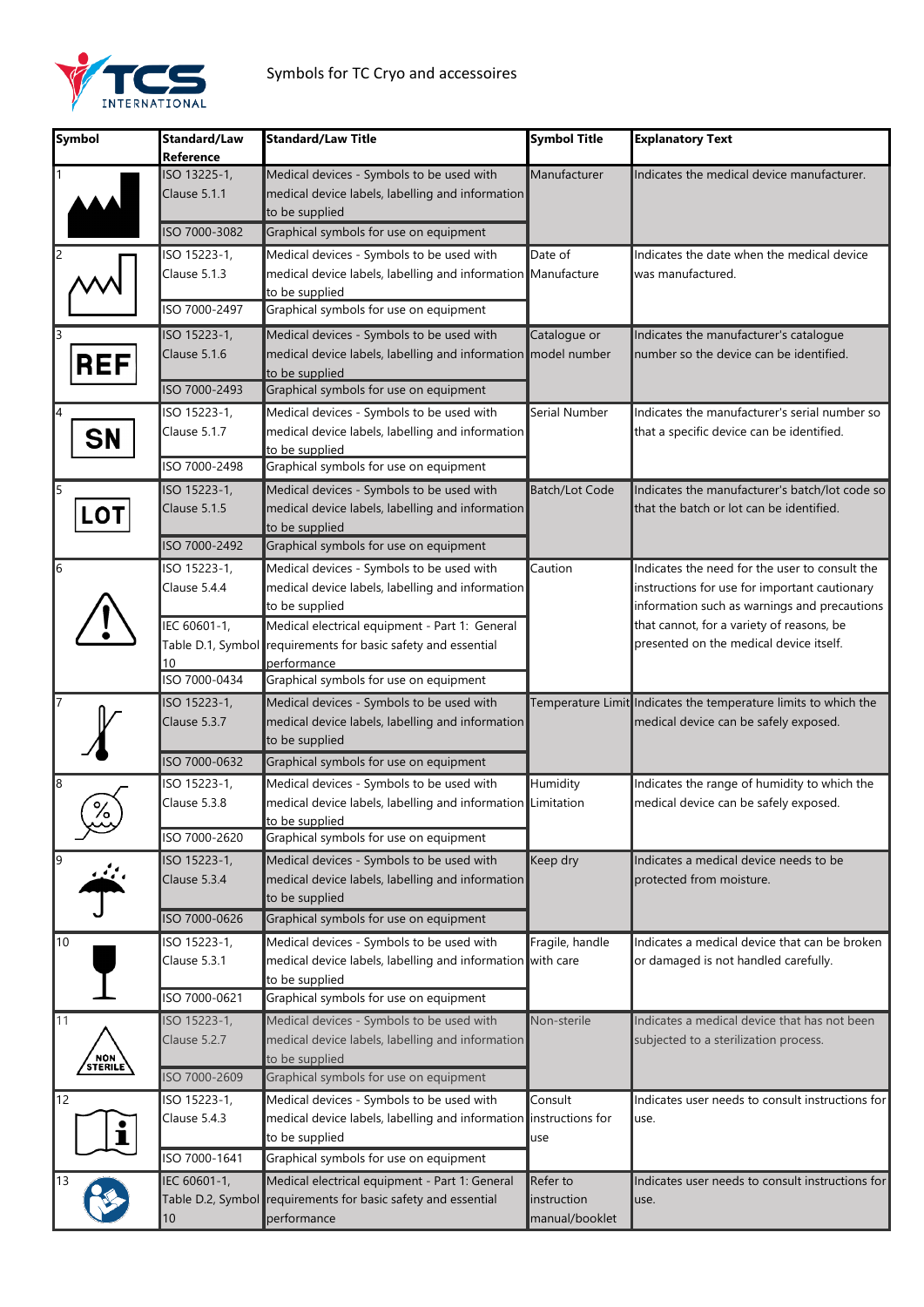| 14                    | ISO 15223-1,<br>Clause 5.3.9<br>ISO 7000-2621                           | Medical devices - Symbols to be used with<br>medical device labels, labelling and information pressure limits<br>to be supplied<br>Graphical symbols for use on equipment | Atmospheric                                                                                                                                      | Indicates the range of atmospheric pressure to<br>which the medical device can be safely<br>exposed.                                                                                                                                                                                                                                                                                                                                       |
|-----------------------|-------------------------------------------------------------------------|---------------------------------------------------------------------------------------------------------------------------------------------------------------------------|--------------------------------------------------------------------------------------------------------------------------------------------------|--------------------------------------------------------------------------------------------------------------------------------------------------------------------------------------------------------------------------------------------------------------------------------------------------------------------------------------------------------------------------------------------------------------------------------------------|
| 15                    | <b>EN 50419</b>                                                         | Marking of Electrical and Electronic Equipment<br>in accordance with Article 11(2) of Directive<br>2002/96/EC (WEEE).                                                     | <b>WEEE Wheeled</b><br>Bin                                                                                                                       | This product contains electrical and electronic<br>components that may contain materials which,<br>if disposed with general waste, could be<br>damaging to the environment. Residents of<br>the European Union must follow specific<br>disposal or recycling instructions for this<br>product. Residents outside the European<br>Union must dispose or recycle this product in<br>accordance with local laws or regulations that<br>apply. |
| 16                    | IEC 60601-1,<br>20<br>ISO 7000-5333                                     | Medical electrical equipment - Part 1: General<br>Table D.1, Symbol requirements for basic safety and essential<br>performance<br>Graphical symbols for use on equipment  | Type BF applied<br>part                                                                                                                          | Identifies a type BF applied part complying<br>with IEC 60601-1.                                                                                                                                                                                                                                                                                                                                                                           |
| $\overline{17}$<br>CE | Directive<br>4, 11, 12, 17<br>Annex 12<br><b>Directive</b><br>93/68/EEC | Council Directive 93/42/EEC of 14 June 1993<br>93/42/EEC Articles concerning medical devices<br><b>CE Marking</b>                                                         | The requirements<br>for accreditation<br>and market<br>surveillance<br>relating to the<br>marketing of<br>products; Medical<br>Device Directive. | Signifies European technical conformity.                                                                                                                                                                                                                                                                                                                                                                                                   |
| 18                    | IEC 60417-5172<br>Section 7.2.6                                         | Class II equipment                                                                                                                                                        | Marking<br>requirements for<br>Class II equipment IEC 61140.                                                                                     | Power adaptor meets the safety requirements<br>specified for Class II equipment according to                                                                                                                                                                                                                                                                                                                                               |
| 19                    | ISO 7000-2616                                                           | Graphical symbols for use on equipment                                                                                                                                    | <b>External cord</b><br>connected                                                                                                                | Indicates that device is connected to an<br>external power source.                                                                                                                                                                                                                                                                                                                                                                         |
| 20                    | ISO 7000-5008                                                           | Graphical symbols for use on equipment                                                                                                                                    | OFF (power)                                                                                                                                      | To indicate disconnection from the power.                                                                                                                                                                                                                                                                                                                                                                                                  |
| 21                    | ISO 7000-5007                                                           | Graphical symbols for use on equipment                                                                                                                                    | ON (power)                                                                                                                                       | To indicate connection to power.                                                                                                                                                                                                                                                                                                                                                                                                           |
| 22                    | ISO 7000-5417                                                           | Graphical symbols for use on equipment                                                                                                                                    | Programmable<br><b>I</b> duration                                                                                                                | To identify the control of a programmable<br>timer to start an operation at a specific point<br>in time and to stop the operation at a specific<br>point in time or after a specific duration; or to<br>identify a display of the programmed or to-be-<br>programmed duration                                                                                                                                                              |
| 23                    | ISO 7000-0623                                                           | Graphical symbols for use on equipment --<br>Registered symbols                                                                                                           | This way up                                                                                                                                      | To indicate correct upright position of the<br>transport package.                                                                                                                                                                                                                                                                                                                                                                          |
| 24                    | ISO 15223-1,<br>Clause 5.1.9                                            | Medical devices - Symbols to be used with<br>medical device labels, labelling and information<br>to be supplied                                                           | Distributor                                                                                                                                      | Indicates the entity distributing the medical<br>device into the locale.<br>This symbol shall be accompanied by the<br>name and address of the importing<br>entity, adiacent to the symbol.                                                                                                                                                                                                                                                |
| 25<br>IMD             | ISO 15223-1,<br>Clause 5.7.7                                            | Medical devices - Symbols to be used with<br>medical device labels, labelling and information<br>to be supplied                                                           | Medical device                                                                                                                                   | Indicates the item is a medical device.                                                                                                                                                                                                                                                                                                                                                                                                    |